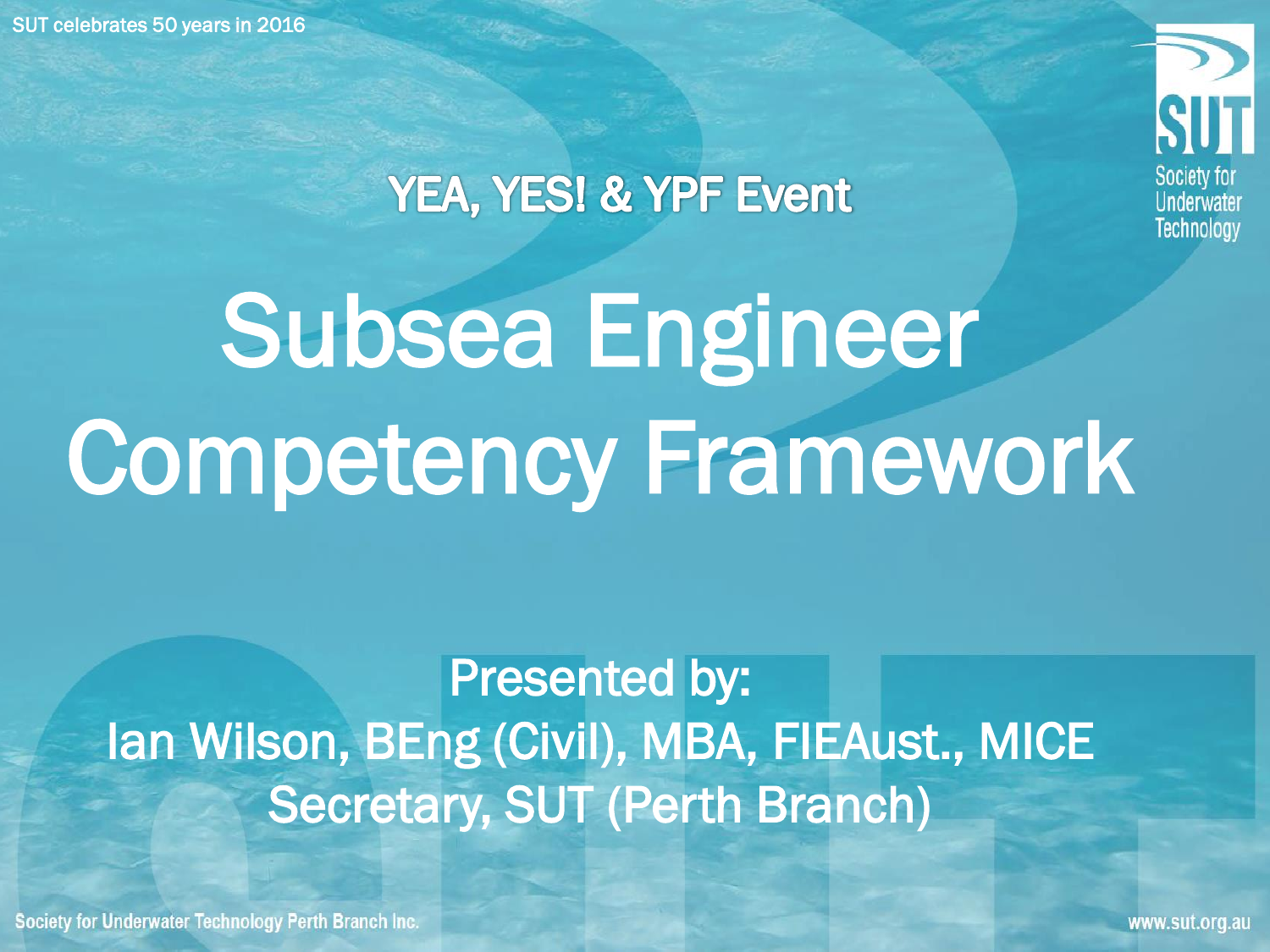#### What is it?

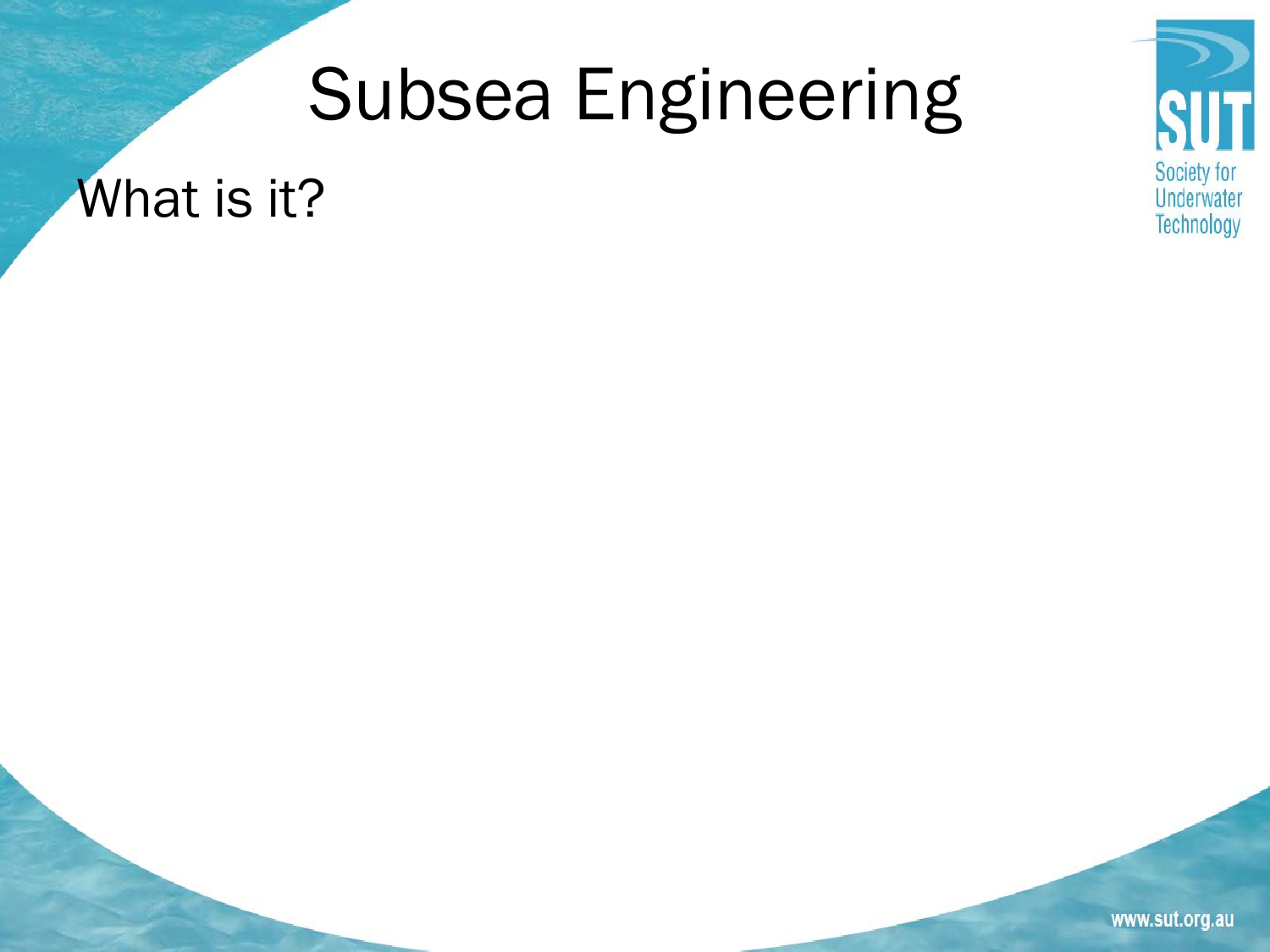What is it?



• SUT (Perth Branch) response to the NER

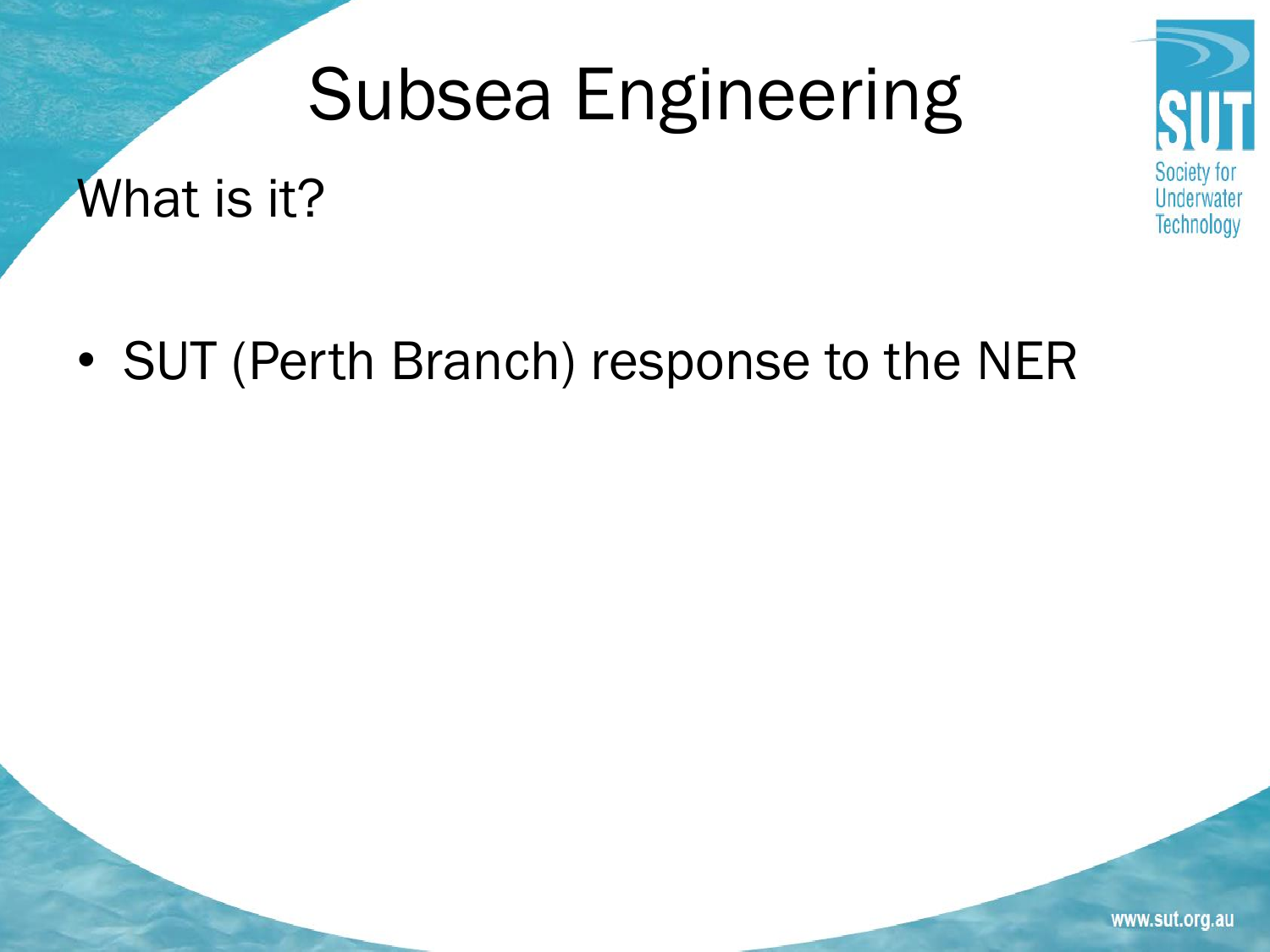What is it?



- SUT (Perth Branch) response to the NER
- We identified a need for a career roadmap for students and graduates who wanted to become Subsea Engineers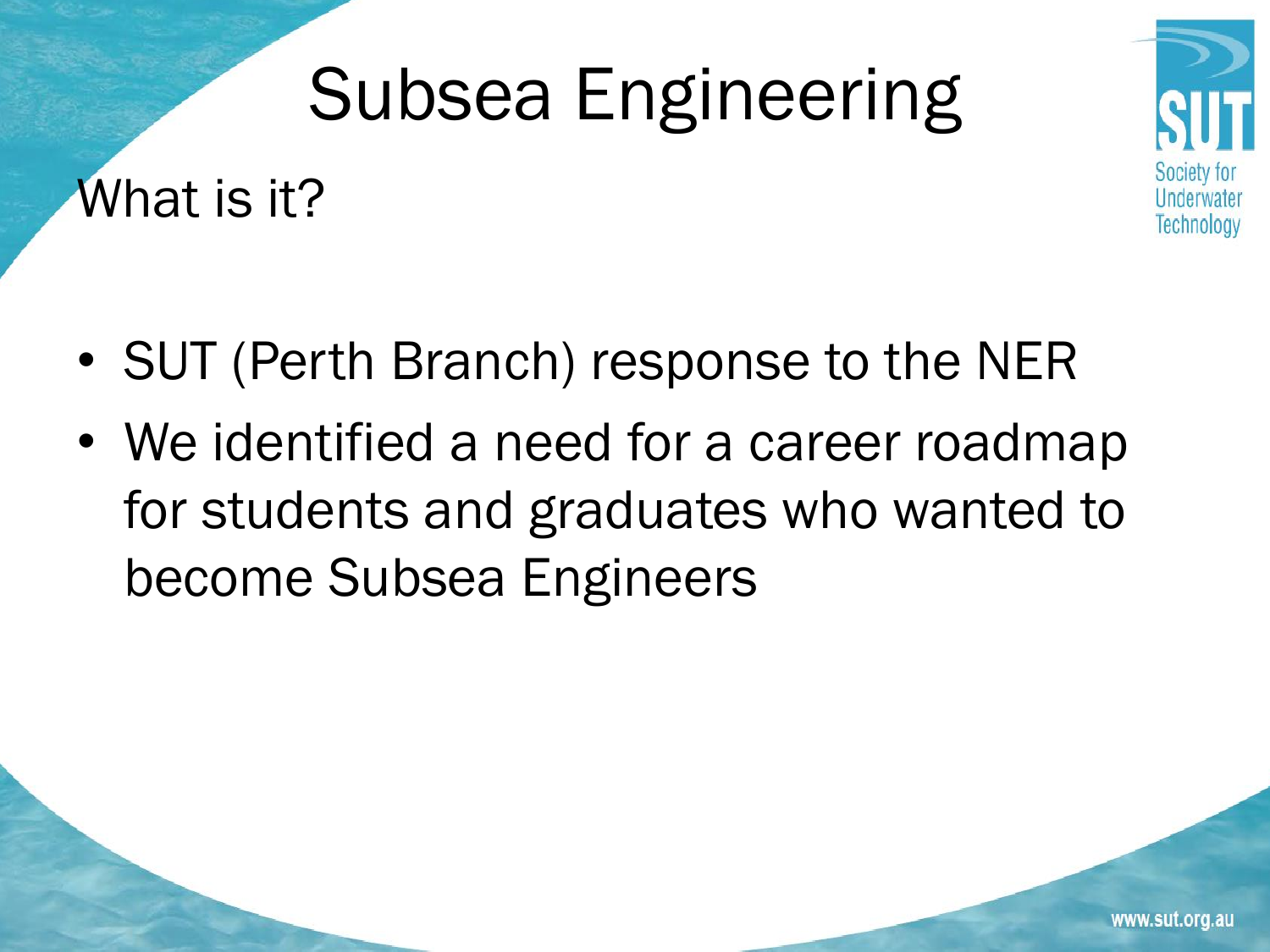What is it?



- SUT (Perth Branch) response to the NER
- We identified a need for a career roadmap for students and graduates who wanted to become Subsea Engineers
- EA agreed to add the classification of Subsea Engineer on the NER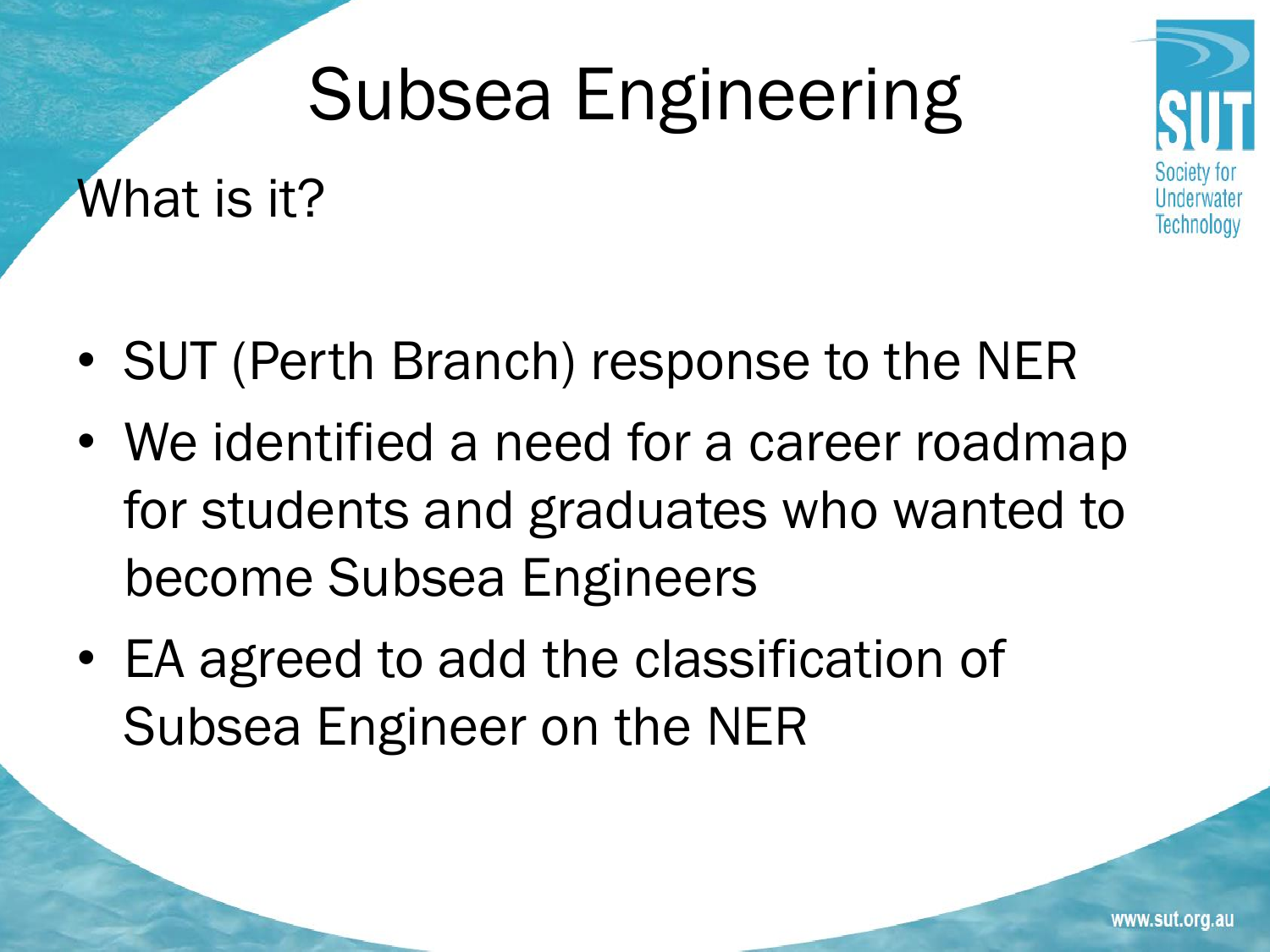What is it?



- SUT (Perth Branch) response to the NER
- We identified a need for a career roadmap for students and graduates who wanted to become Subsea Engineers
- EA agreed to add the classification of Subsea Engineer on the NER
- Collaboration with industry to define the relevant areas of competency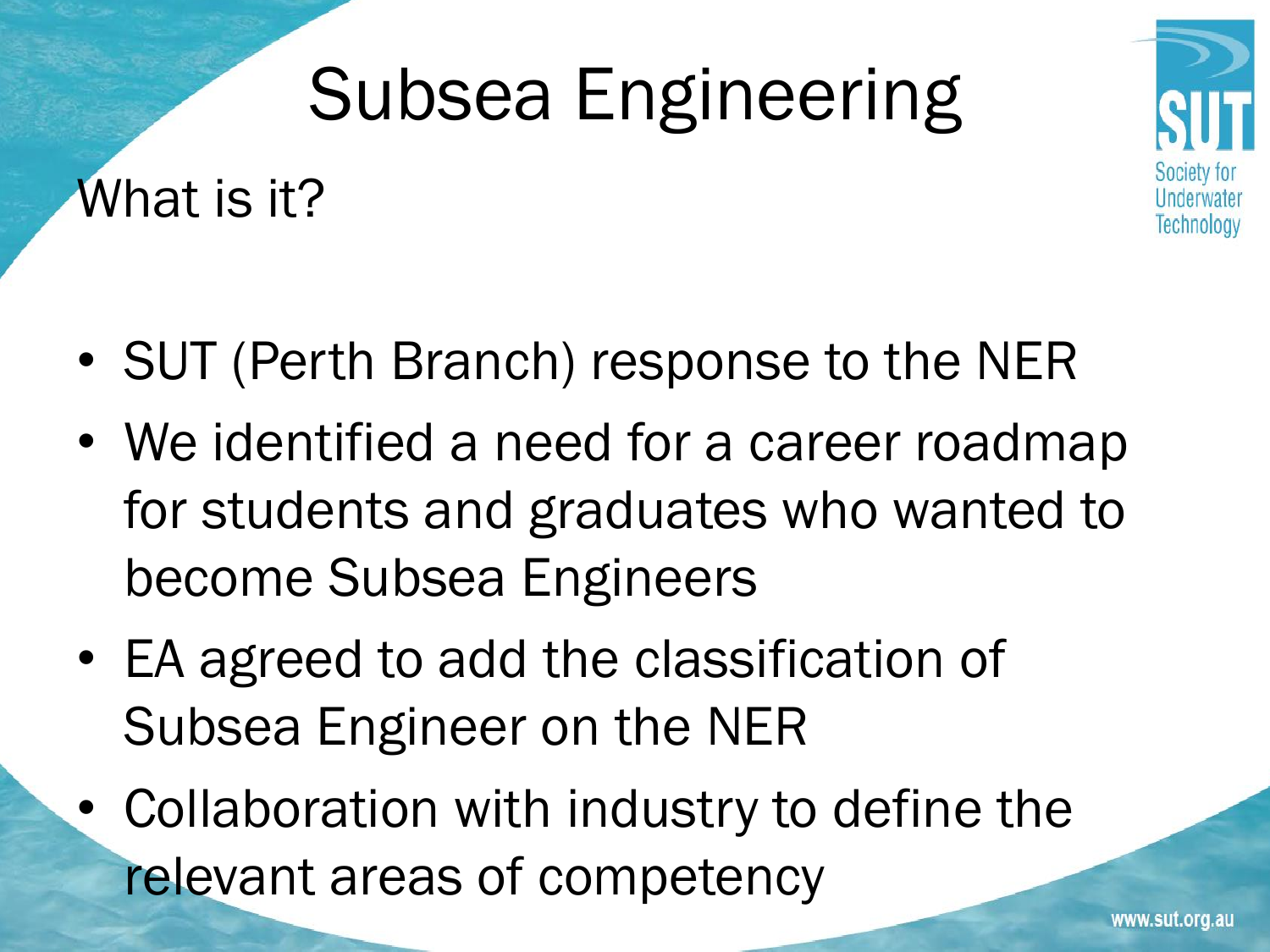

- Battery Limits
	- ensure we capture all areas
	- limit duplication/avoid confusion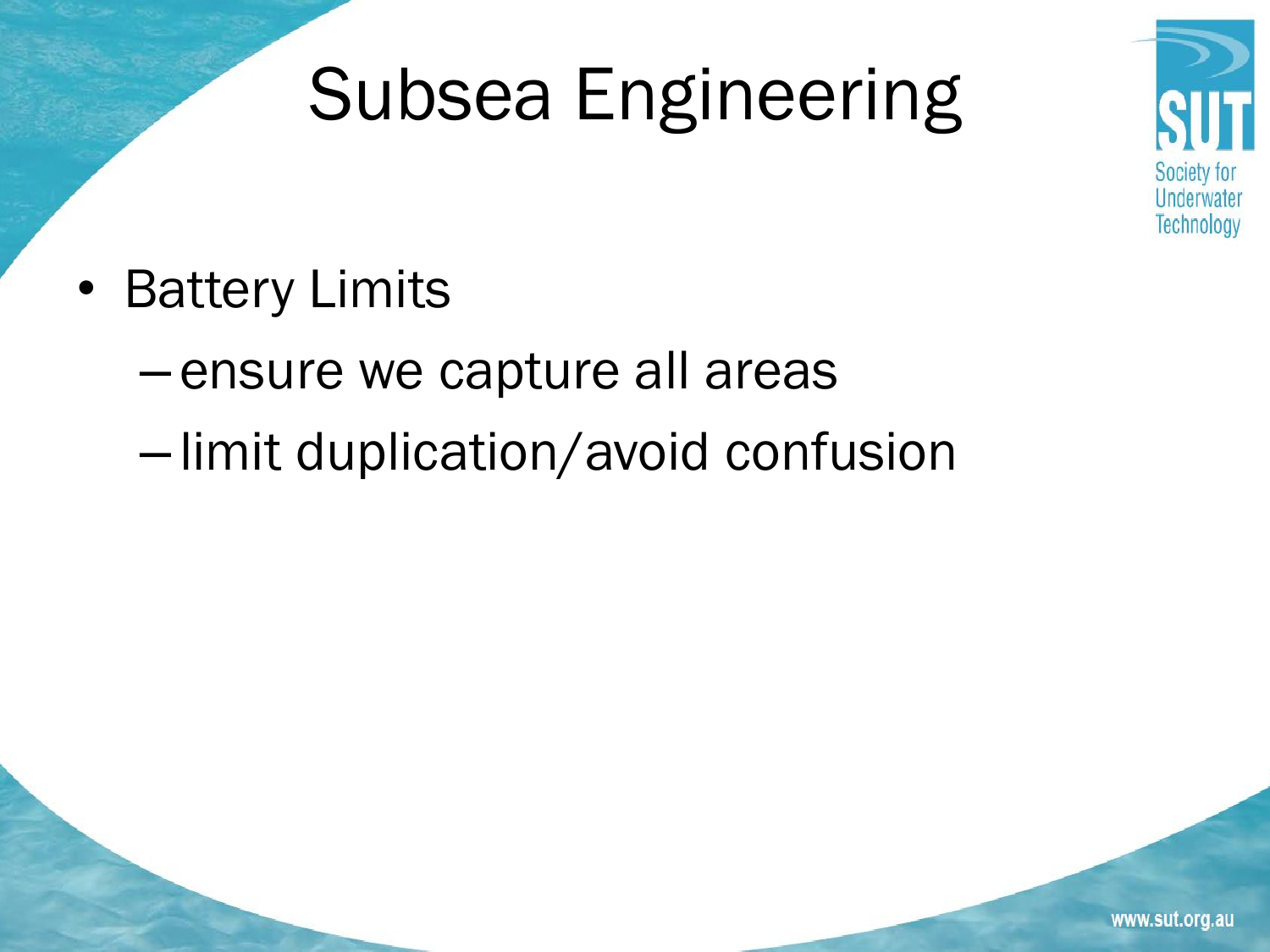

- Battery Limits
	- ensure we capture all areas
	- limit duplication/avoid confusion
- 3 configurations
	- Platform
	- Floating
	- Subsea to beach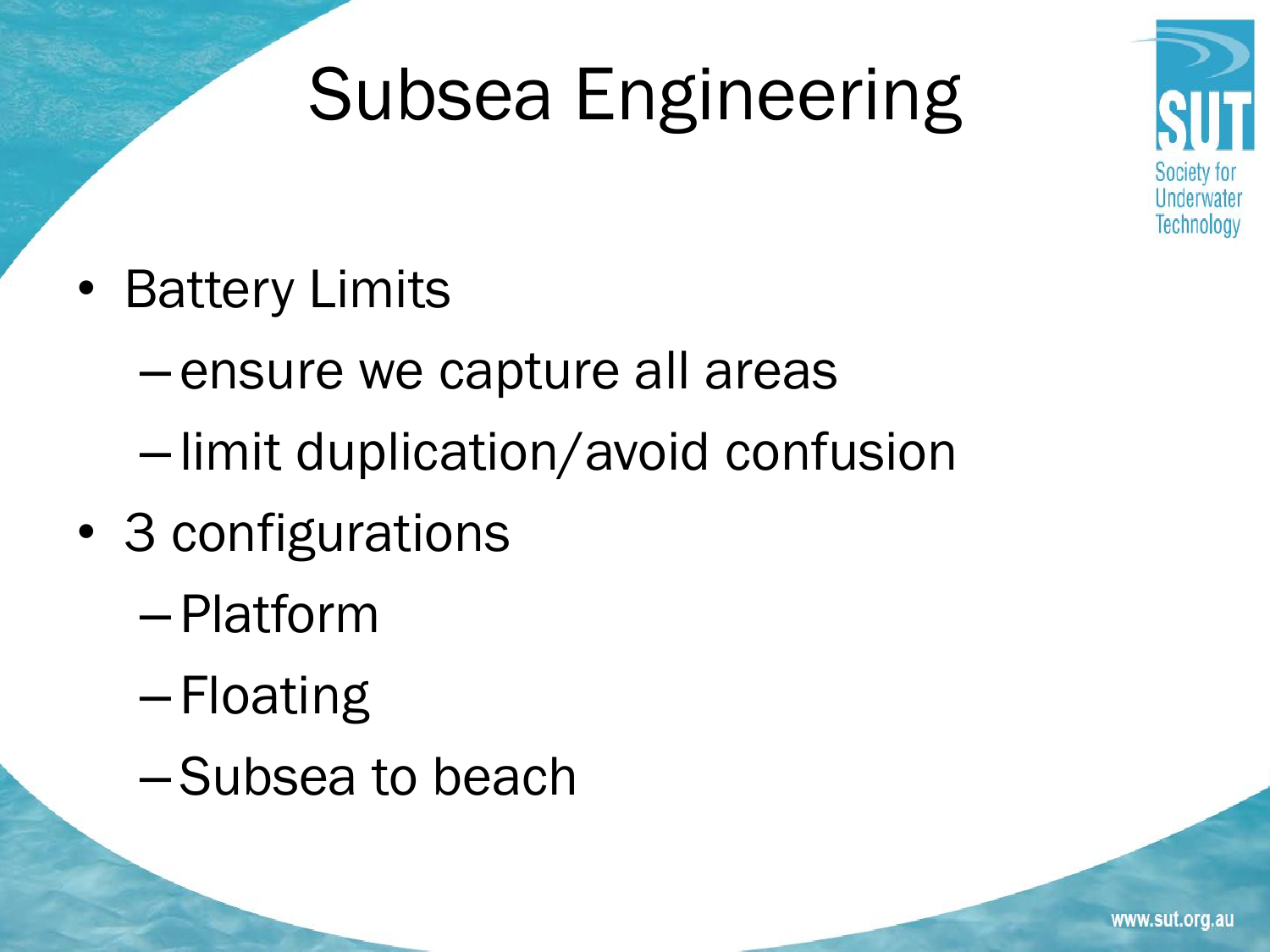

#### **SPE Petroleum Engineering Competency Area:**

- Subsea well drilling & completion activities
- Subsea wellhead and well completion systems
- Subsea well operation and production

#### **APGA & SUT areas of overlap are primarily:**

- Submarine flexible flowline systems
- Connecting spools, wellhead jumpers, flexible jumpers
- In-line structures, SSIV's, Tees, Production Manifolds

#### www.sut.org.au

• Production, water injection or gas lift subsea trees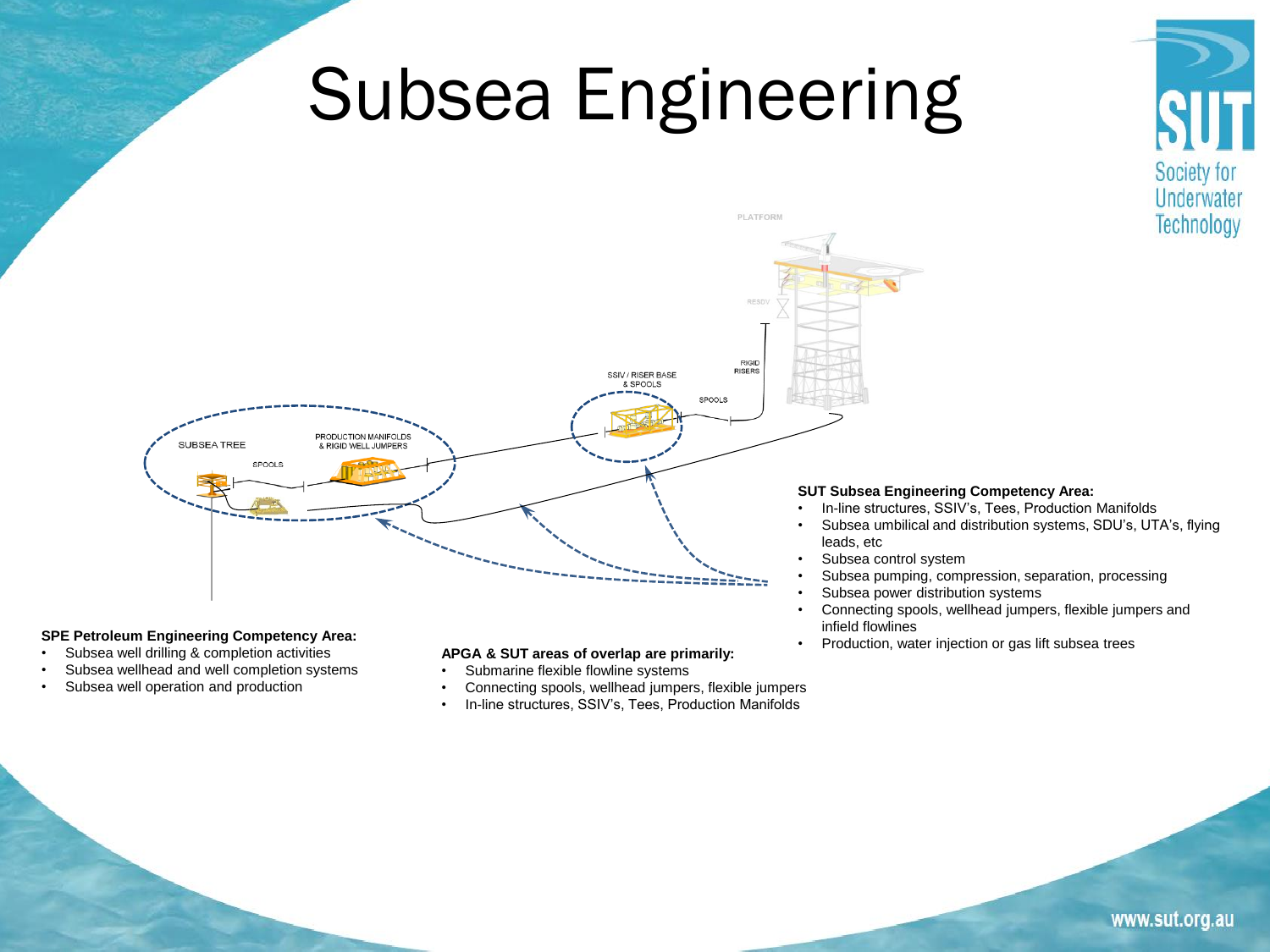

• Currently identified 42 competency areas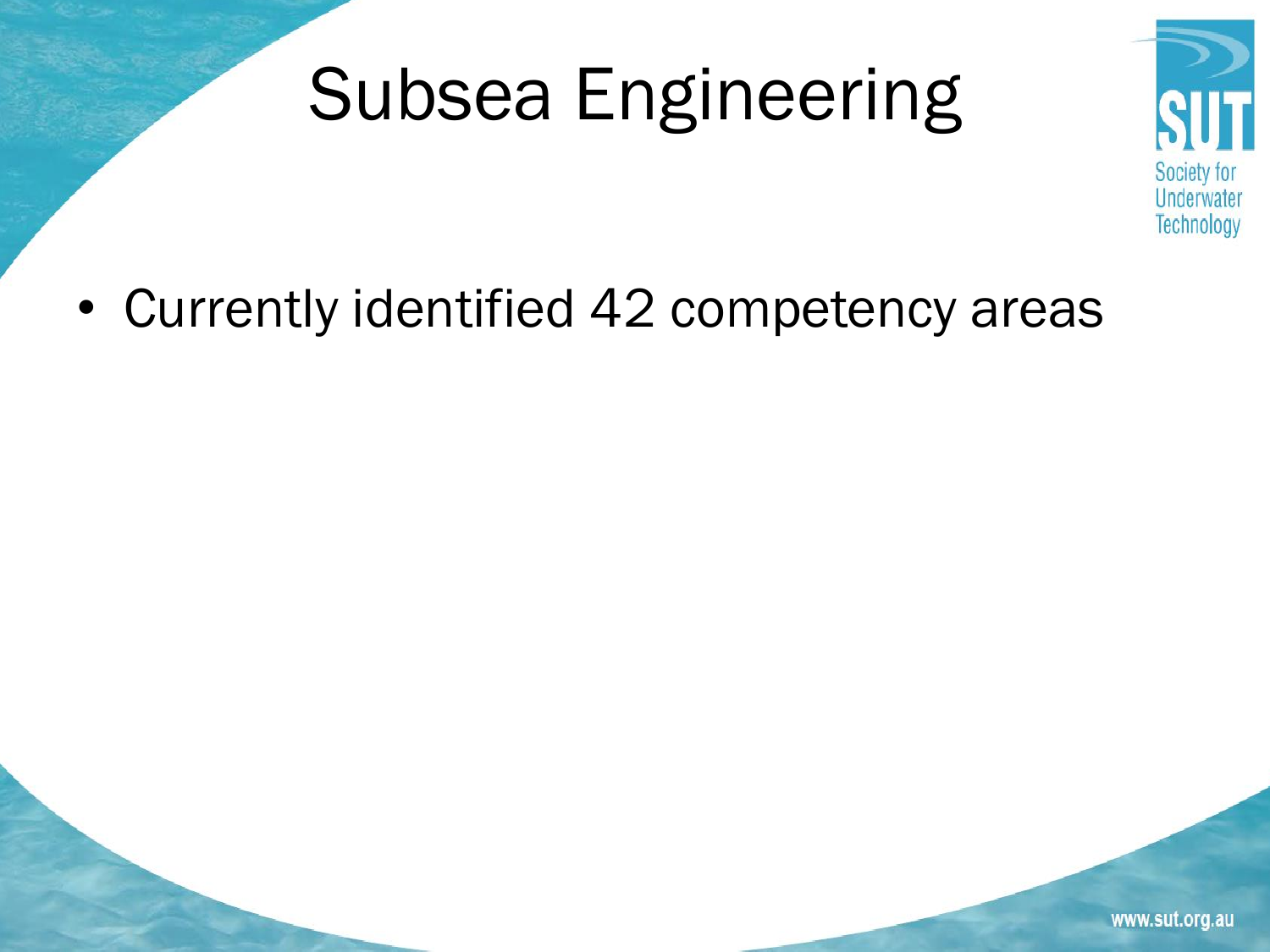

- Currently identified 42 competency areas
- Comprising mandatory (4), core (17) and elective classifications (25)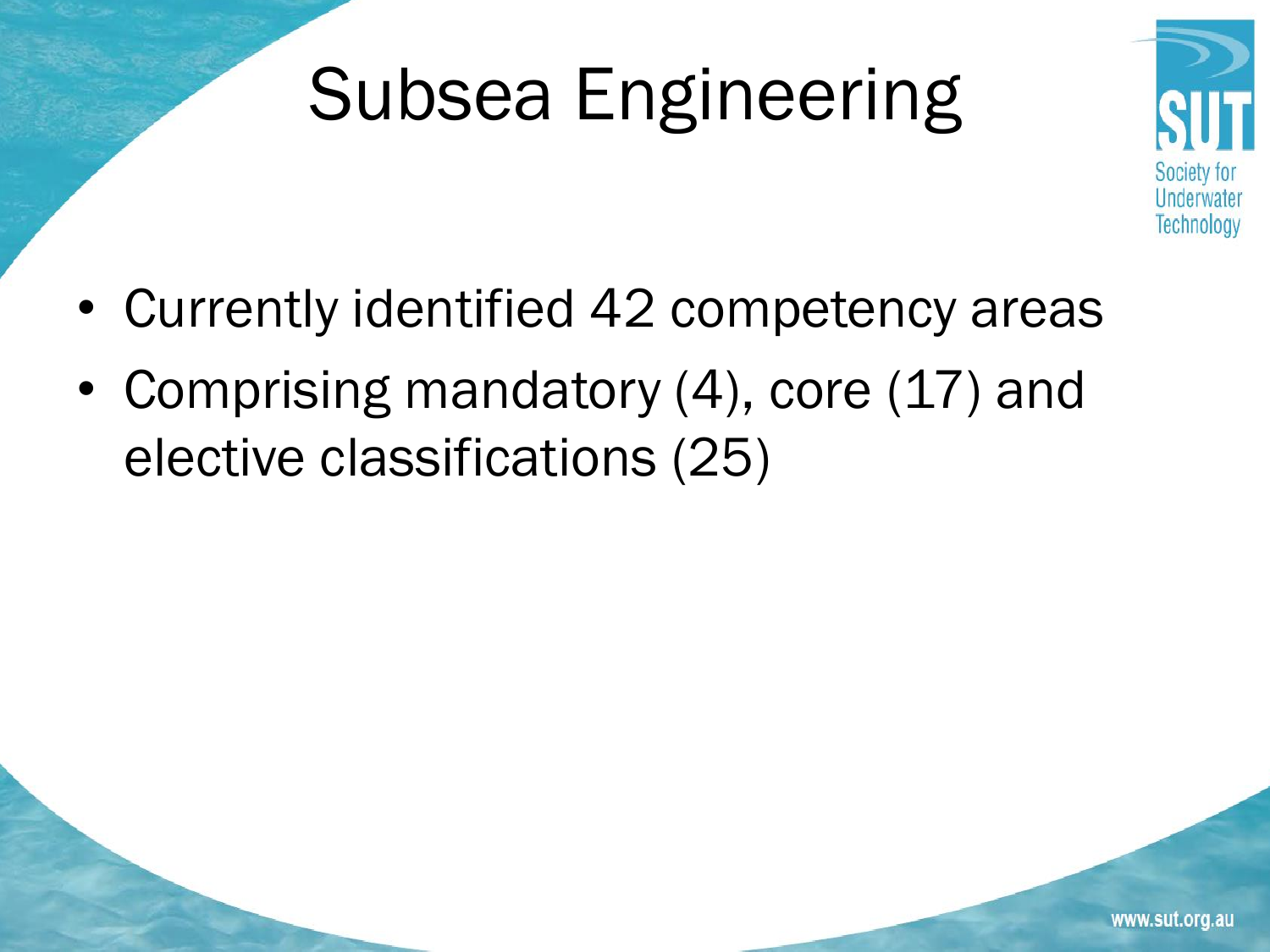

- Currently identified 42 competency areas
- Comprising mandatory (4), core (17) and elective classifications (25)
- Applicants nominate their classifications and are assessed against these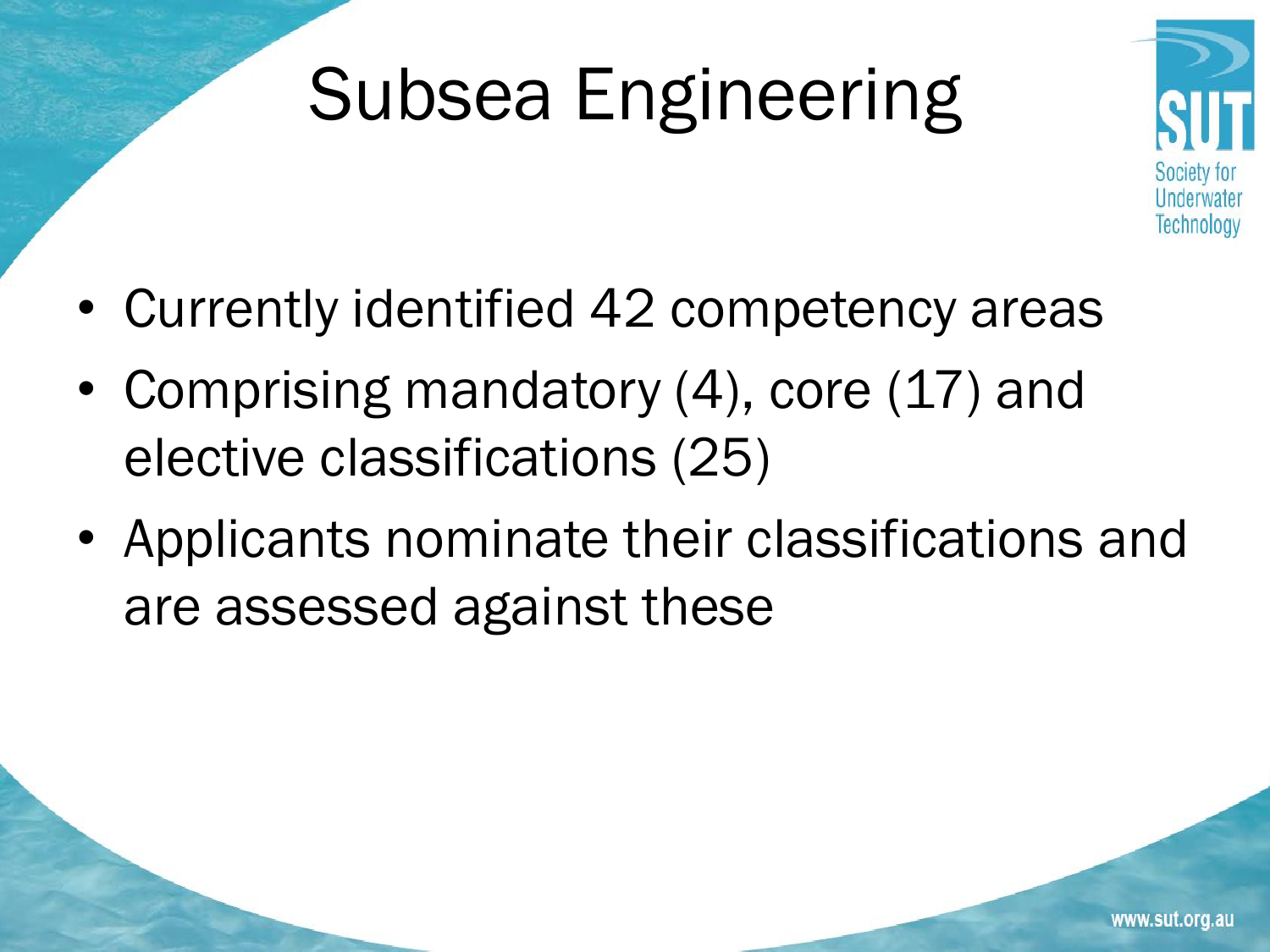

- Currently identified 42 competency areas
- Comprising mandatory (4), core (17) and elective classifications (25)
- Applicants nominate their classifications and are assessed against these
- Competency = Knowledge & Experience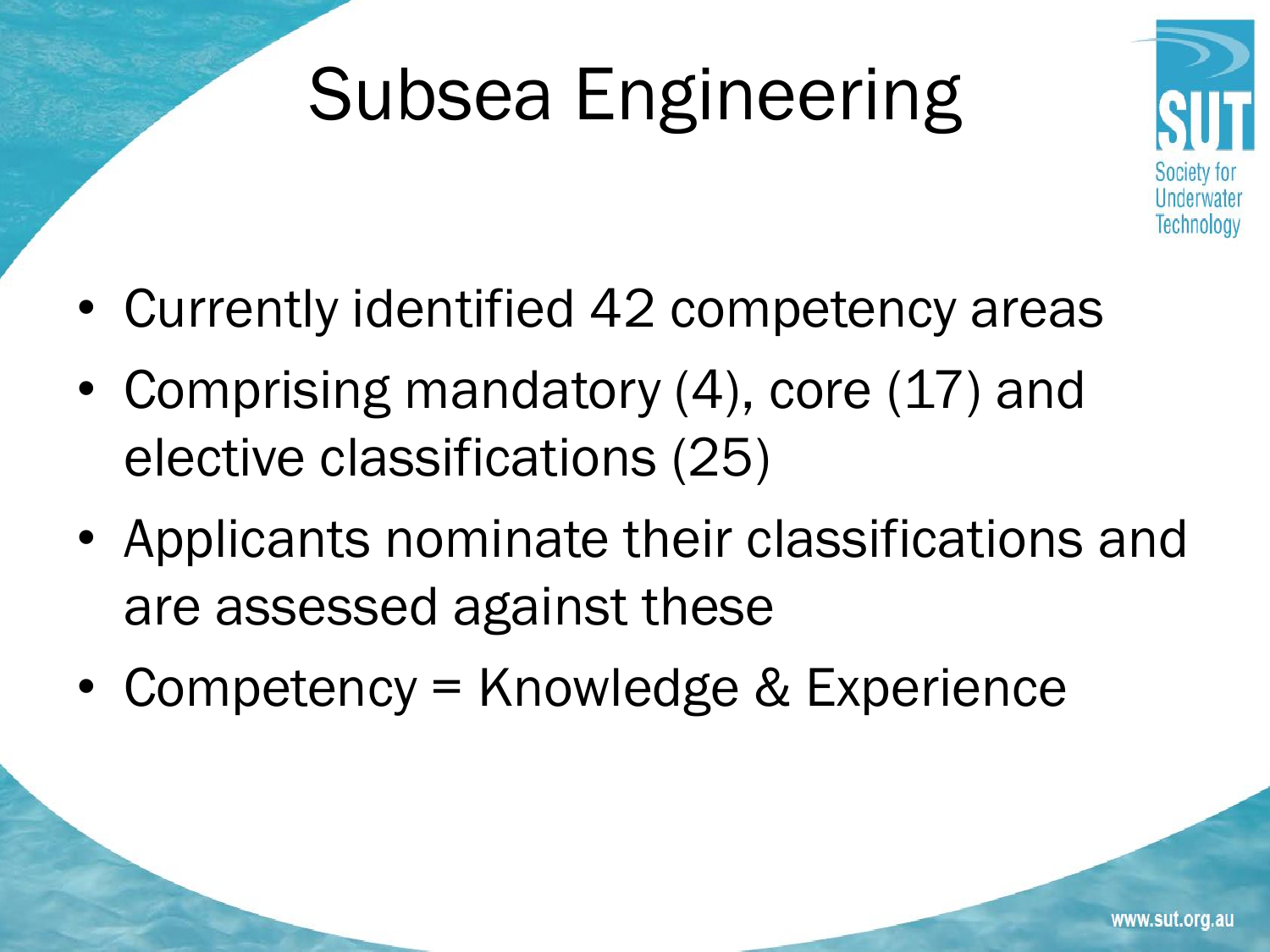

**Subsea Engineering Competency Framework**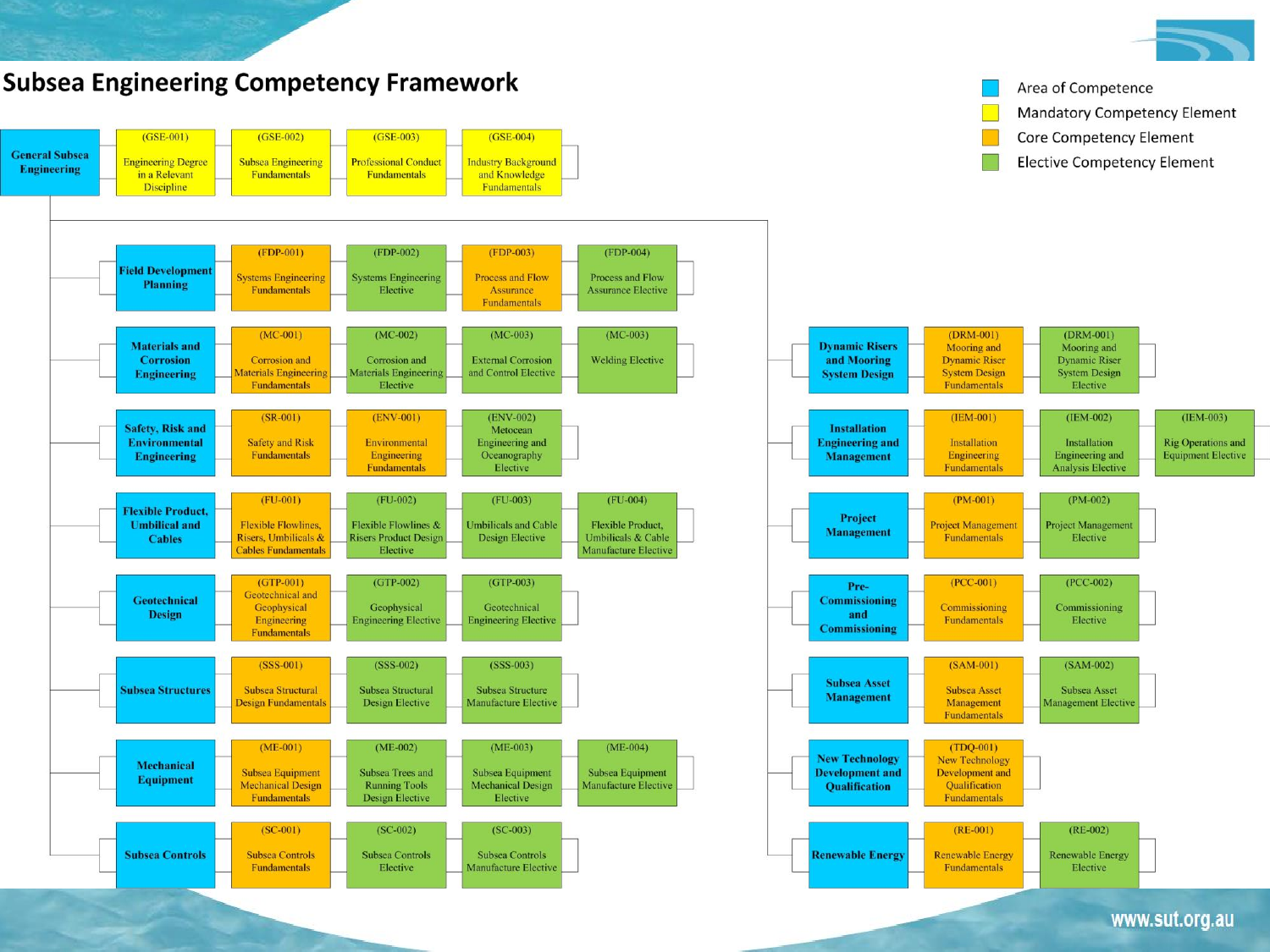How does it affect young engineers?

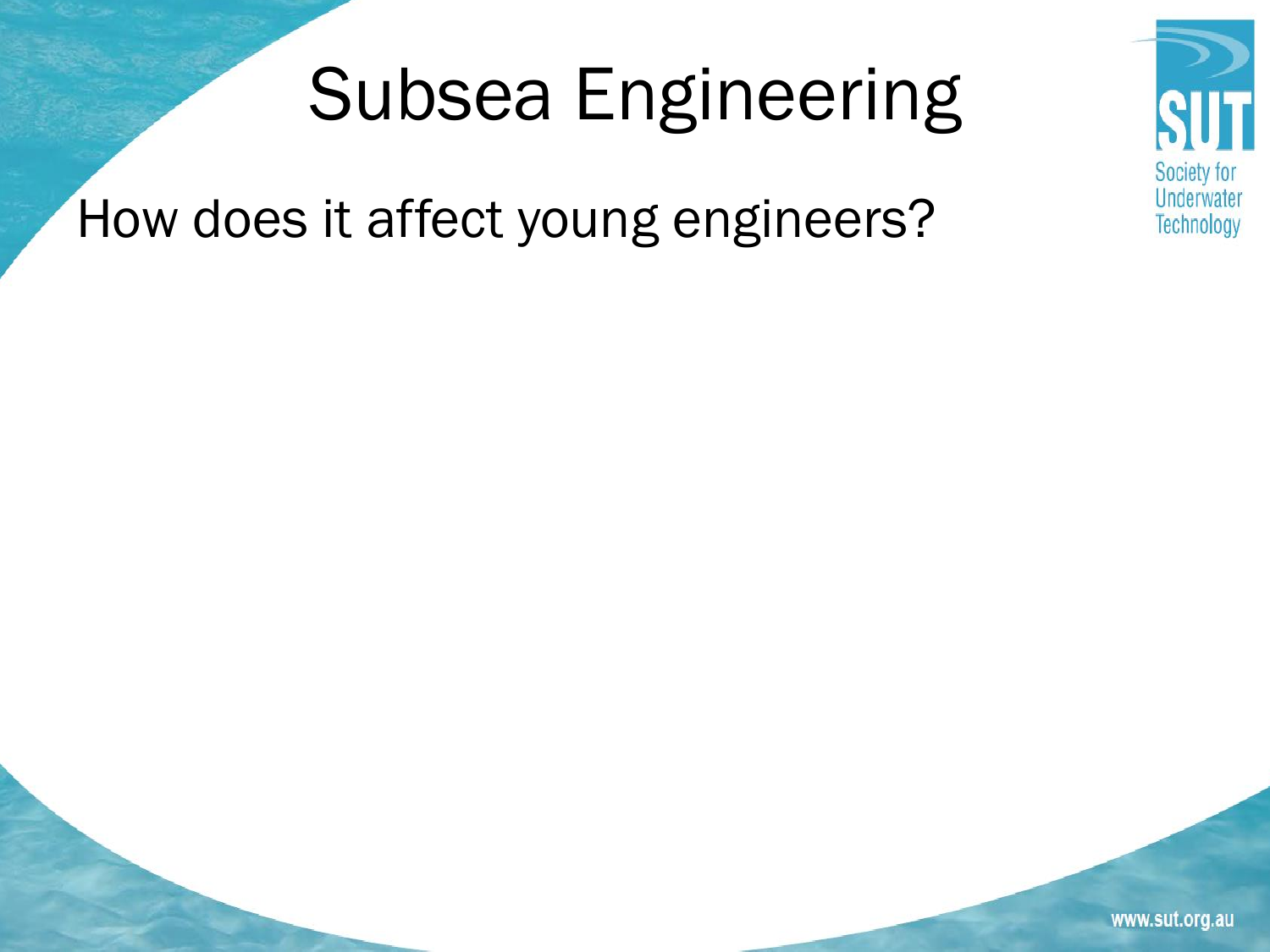How does it affect young engineers?

• The original idea was to provide a road map for students and graduates to understand what a competent subsea engineer needs in terms of training, knowledge & experience

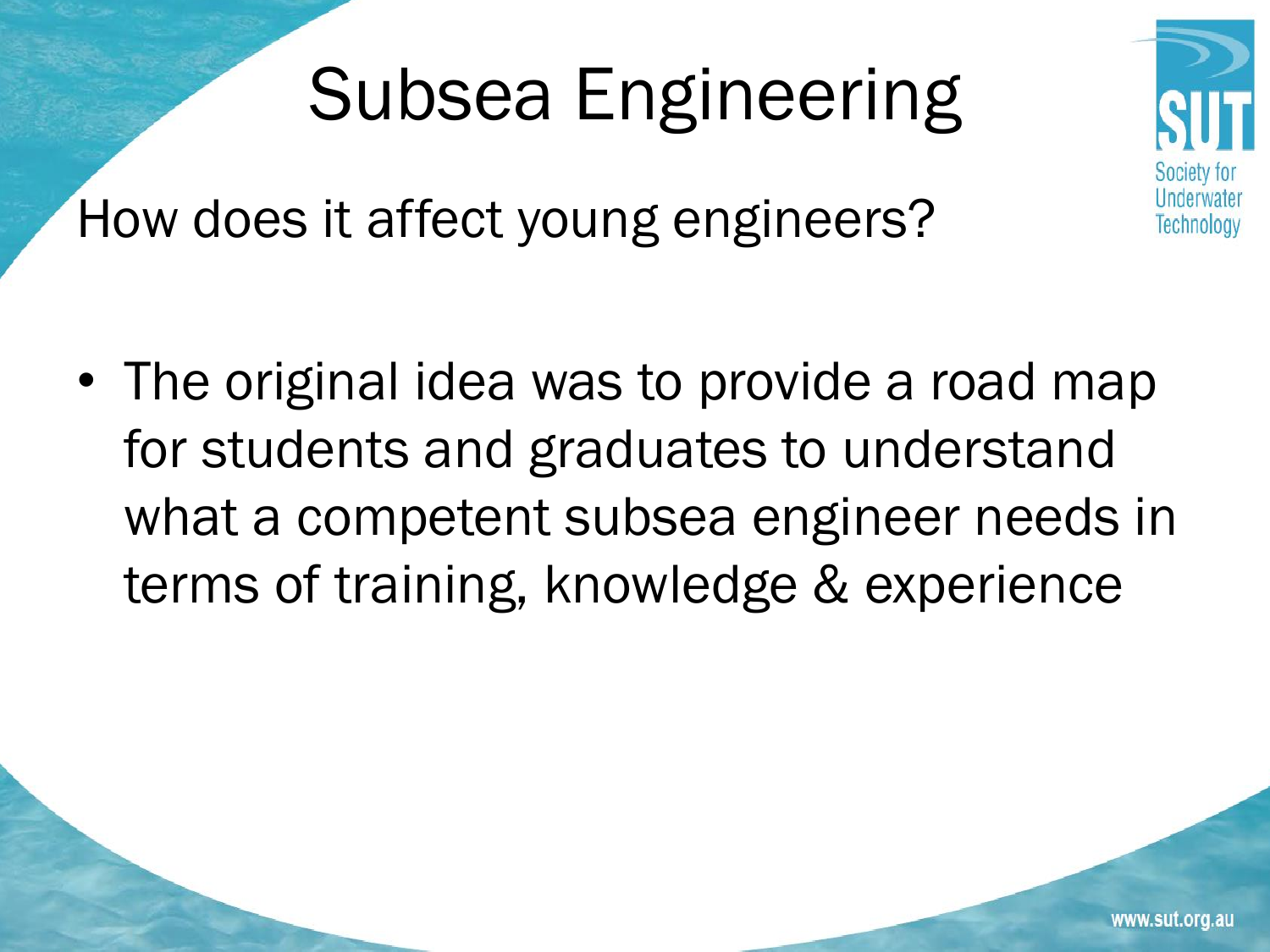How does it affect young engineers?

- The original idea was to provide a road map for students and graduates to understand what a competent subsea engineer needs in terms of training, knowledge & experience
- Regulations, starting in QLD as the REPQ, is spreading to other states, Victoria and WA are soon to follow

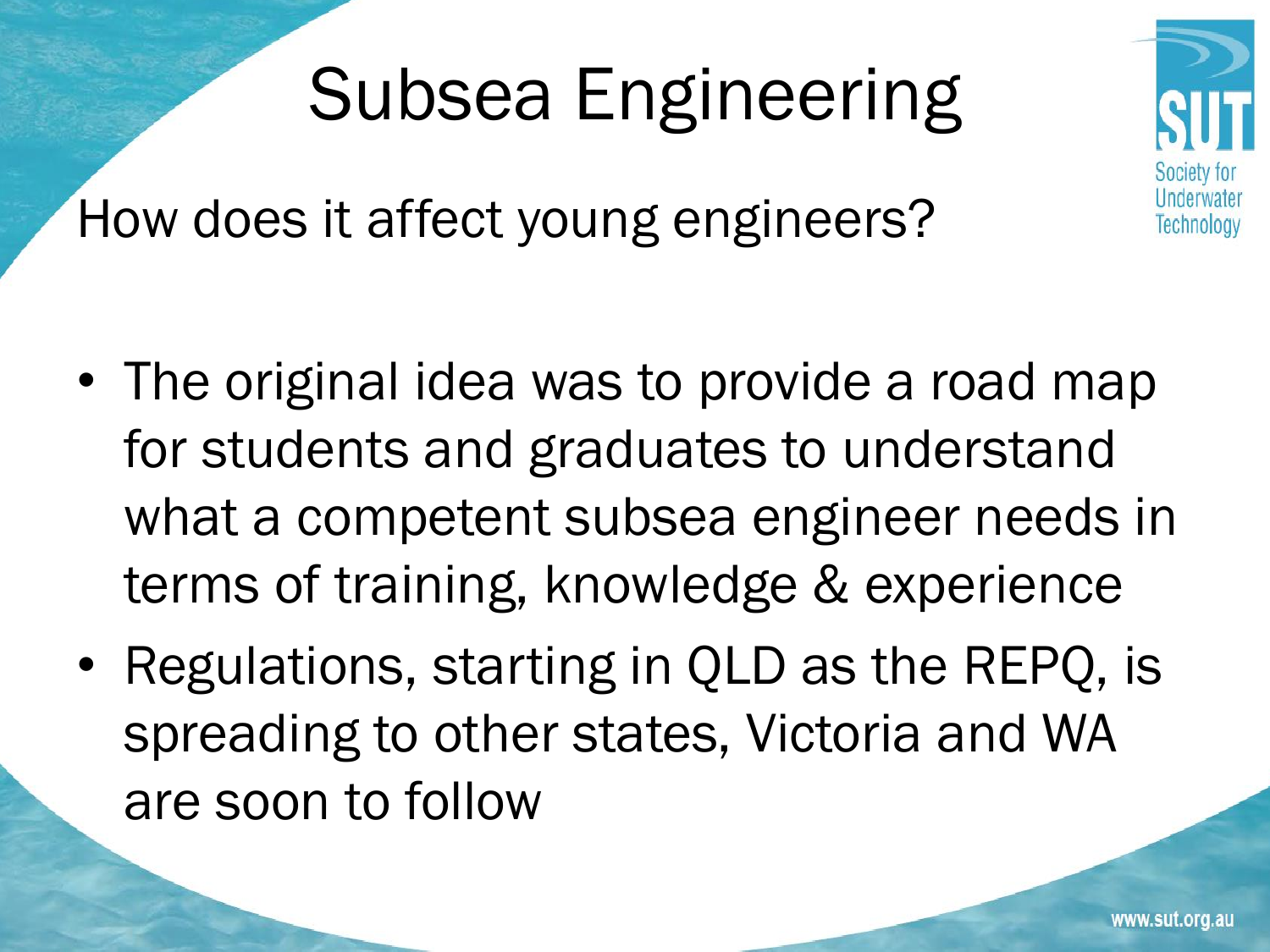

• Employer in-house competency frameworks Techno where they exist vary in quality and application and tend not to be transferable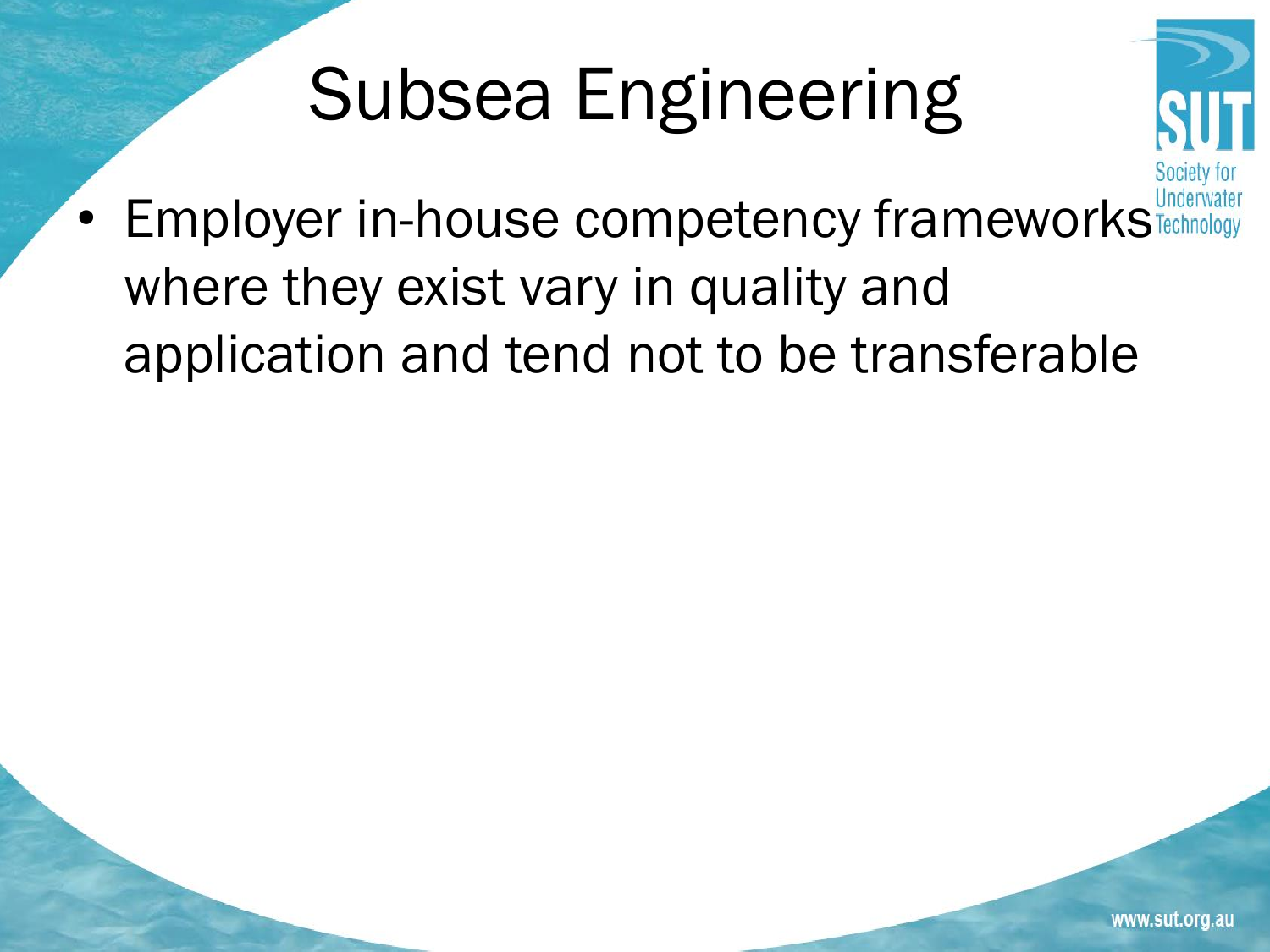

- Employer in-house competency frameworks where they exist vary in quality and application and tend not to be transferable
- Provide an industry accepted framework to align your training and work experience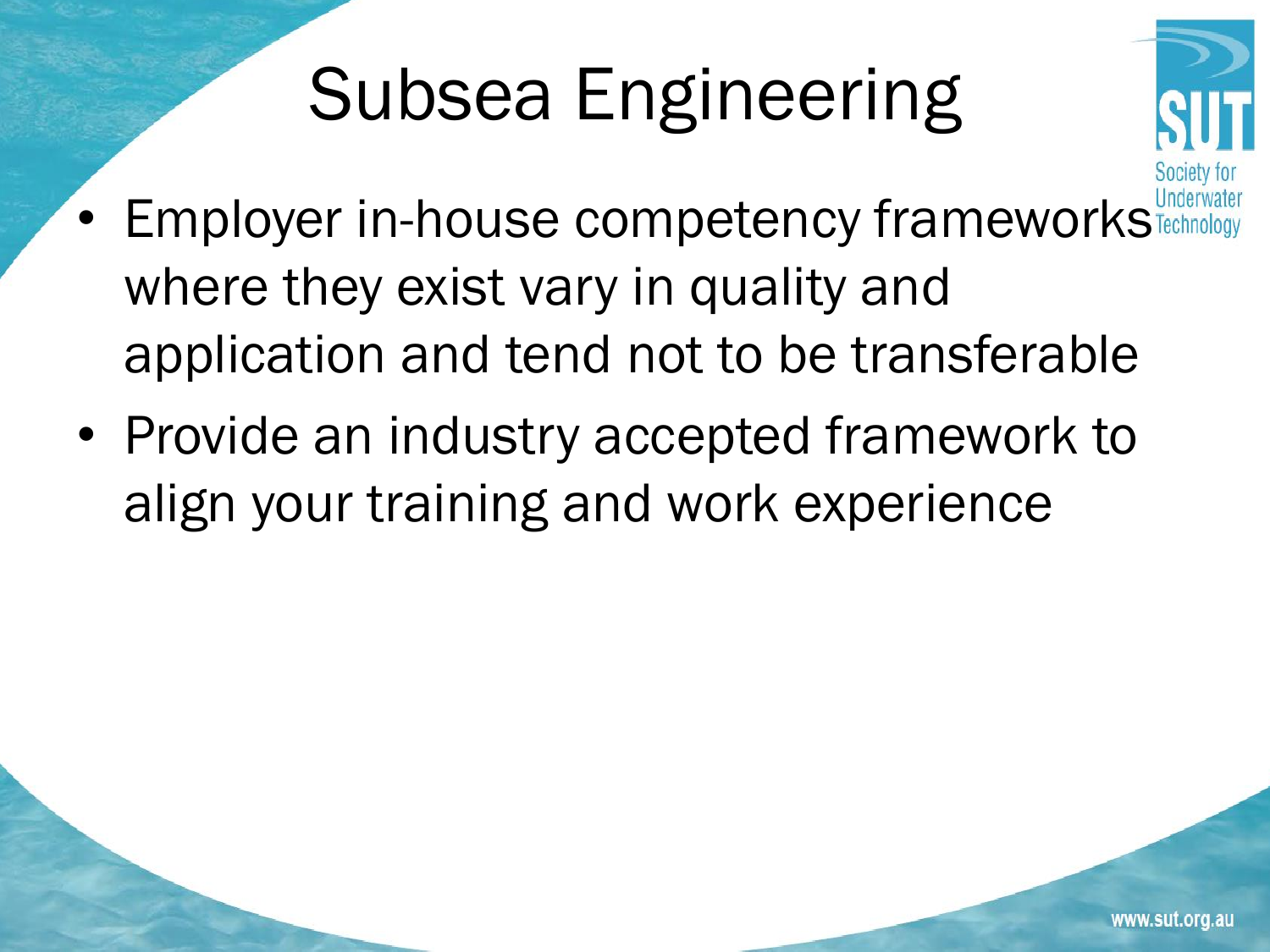

- Employer in-house competency frameworks where they exist vary in quality and application and tend not to be transferable
- Provide an industry accepted framework to align your training and work experience
- Be transportable across the industry and between employers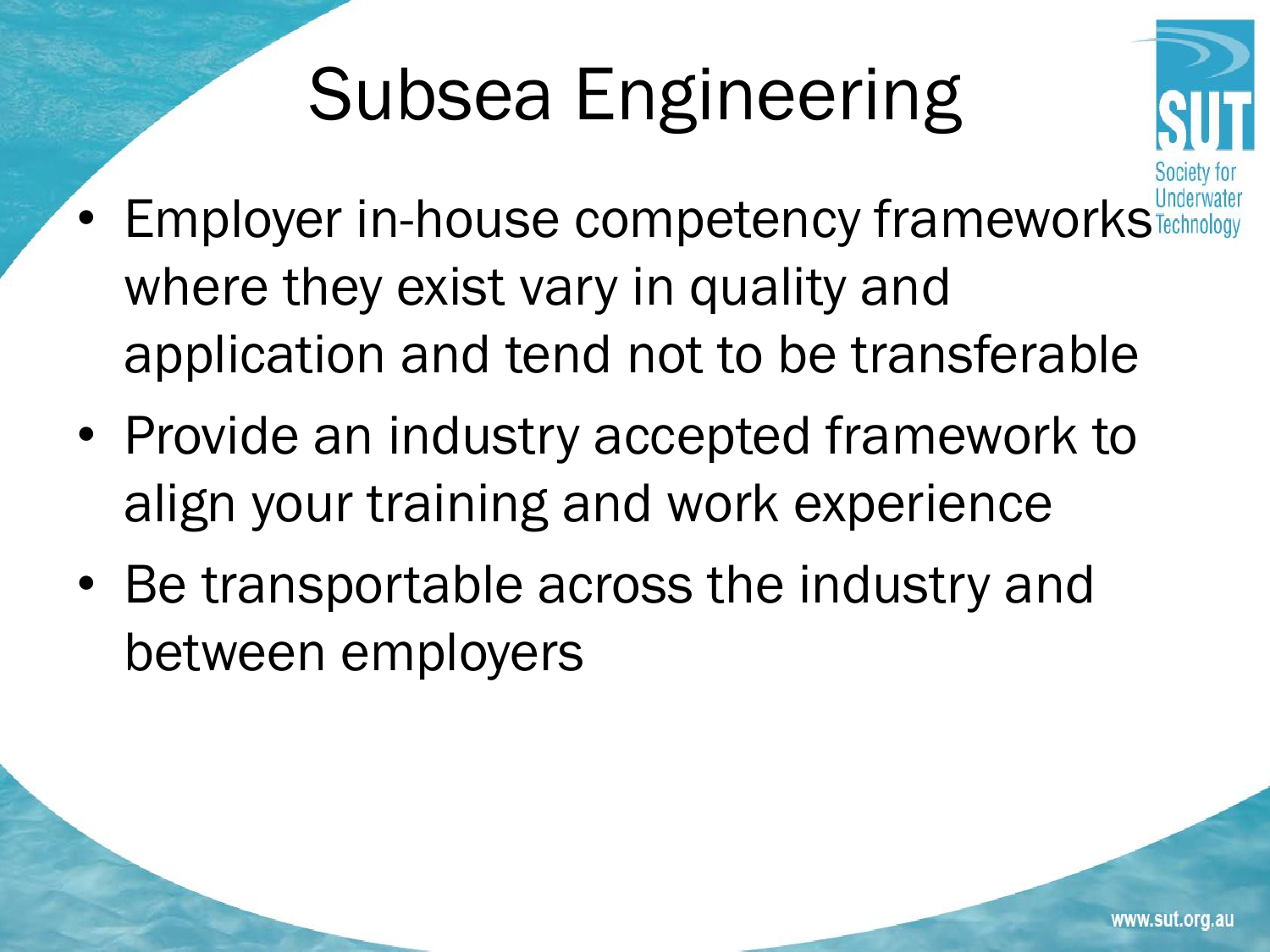#### Where is it going?

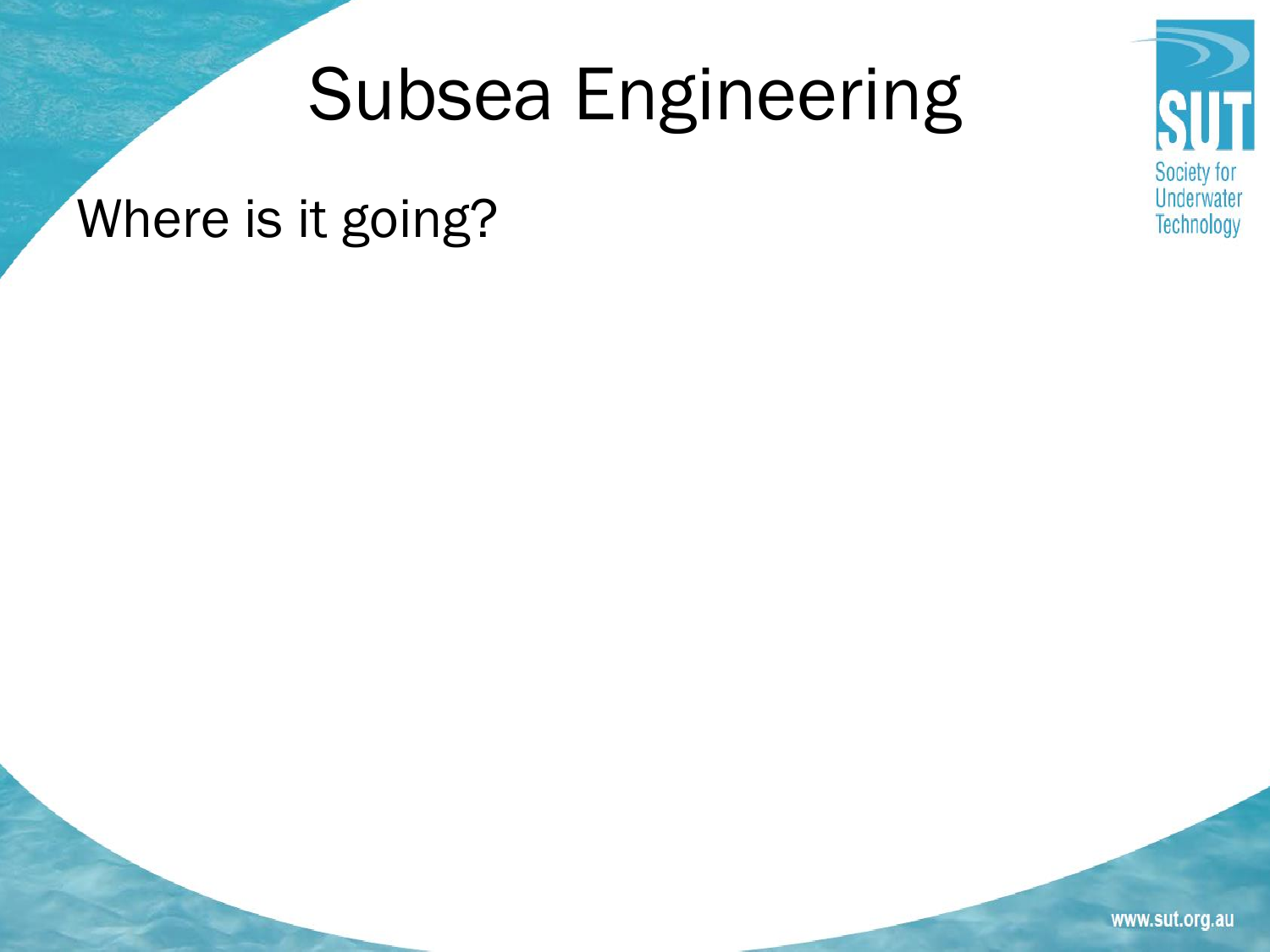

Where is it going?

• Focus on Australia, potential to expand

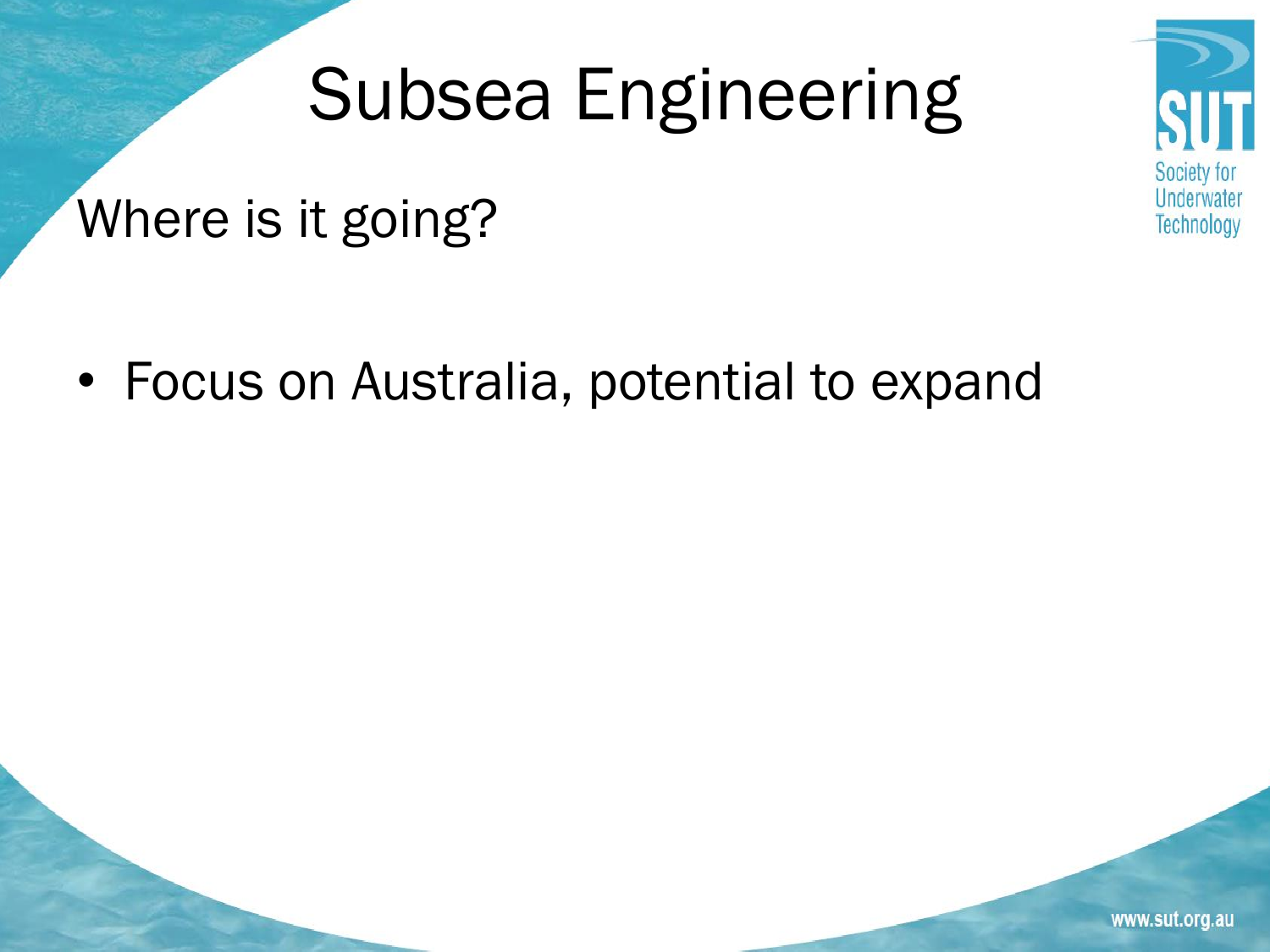#### Where is it going?

- Focus on Australia, potential to expand
- APEC Engineer accreditation





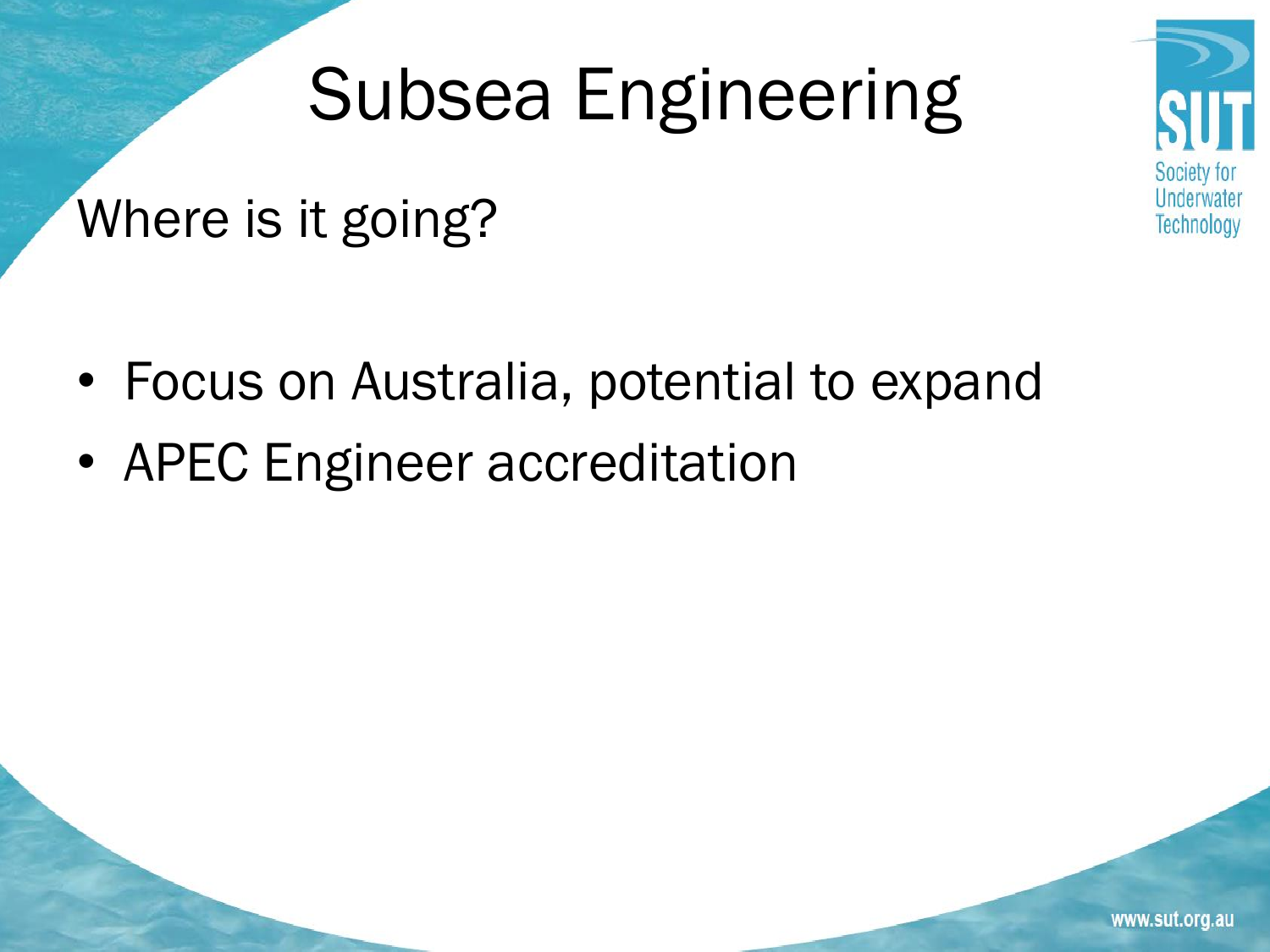#### Where is it going?

- Focus on Australia, potential to expand
- APEC Engineer accreditation
- NER occupational categories
	- Professional Engineer
	- Engineering Technologist
	- Engineering Associate

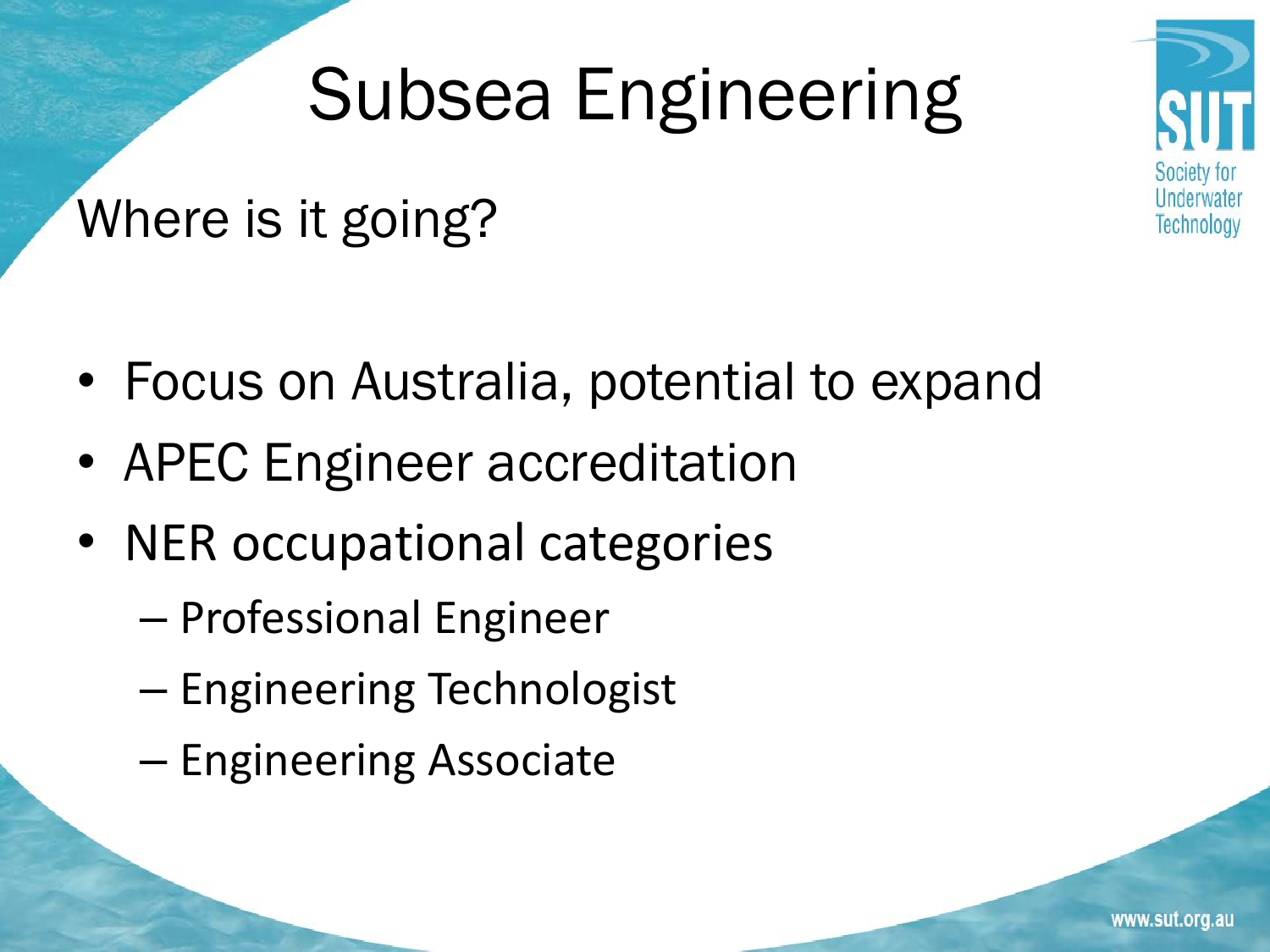

• Our aim is to have the Subsea Engineering competency framework completed in 2017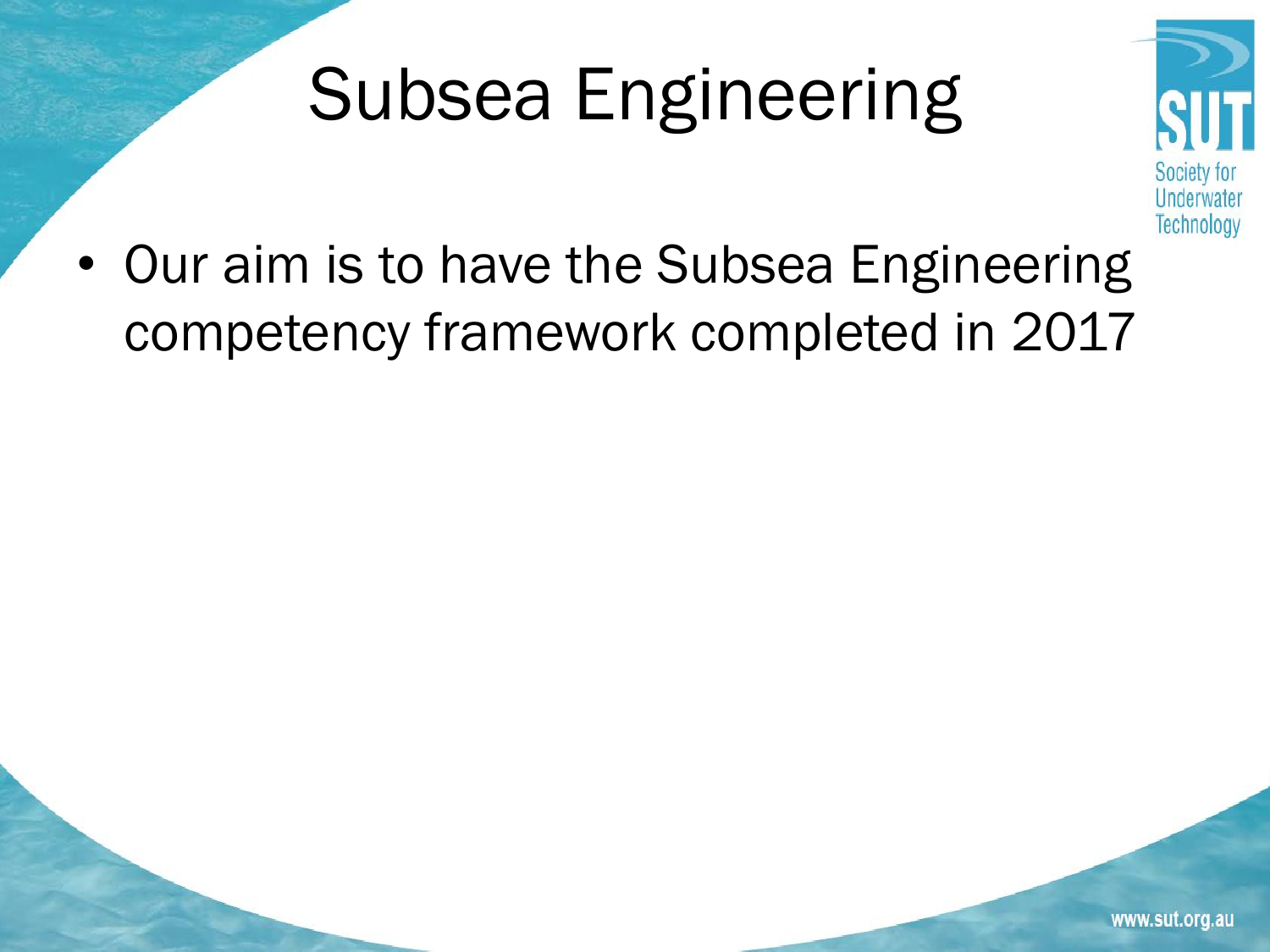

- Our aim is to have the Subsea Engineering competency framework completed in 2017
- Engineers Australia will then make Subsea Engineering available on the NER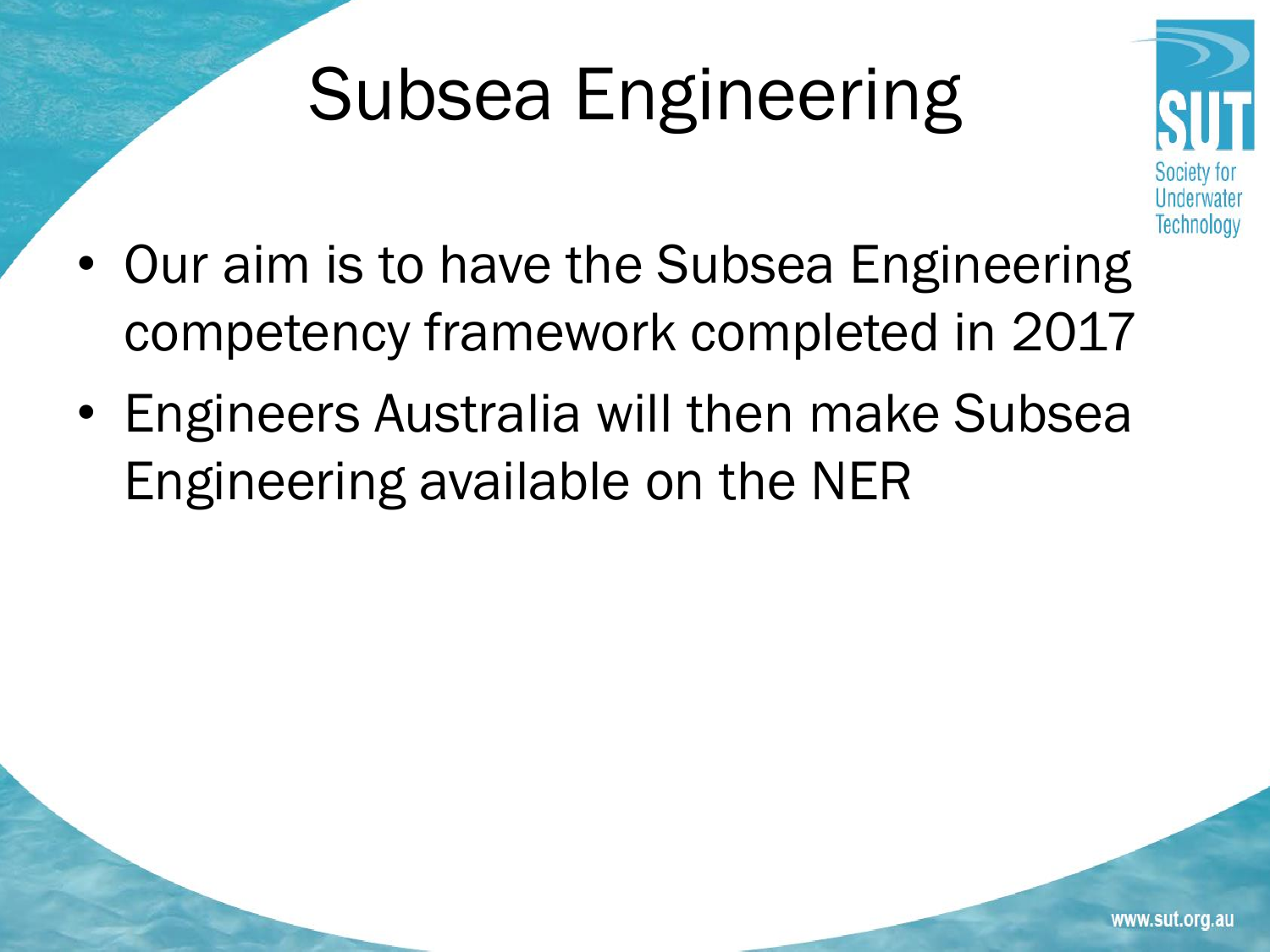

- Our aim is to have the Subsea Engineering competency framework completed in 2017
- Engineers Australia will then make Subsea Engineering available on the NER
- SUT (Perth Branch) provide SME's for the assessment process managed by EA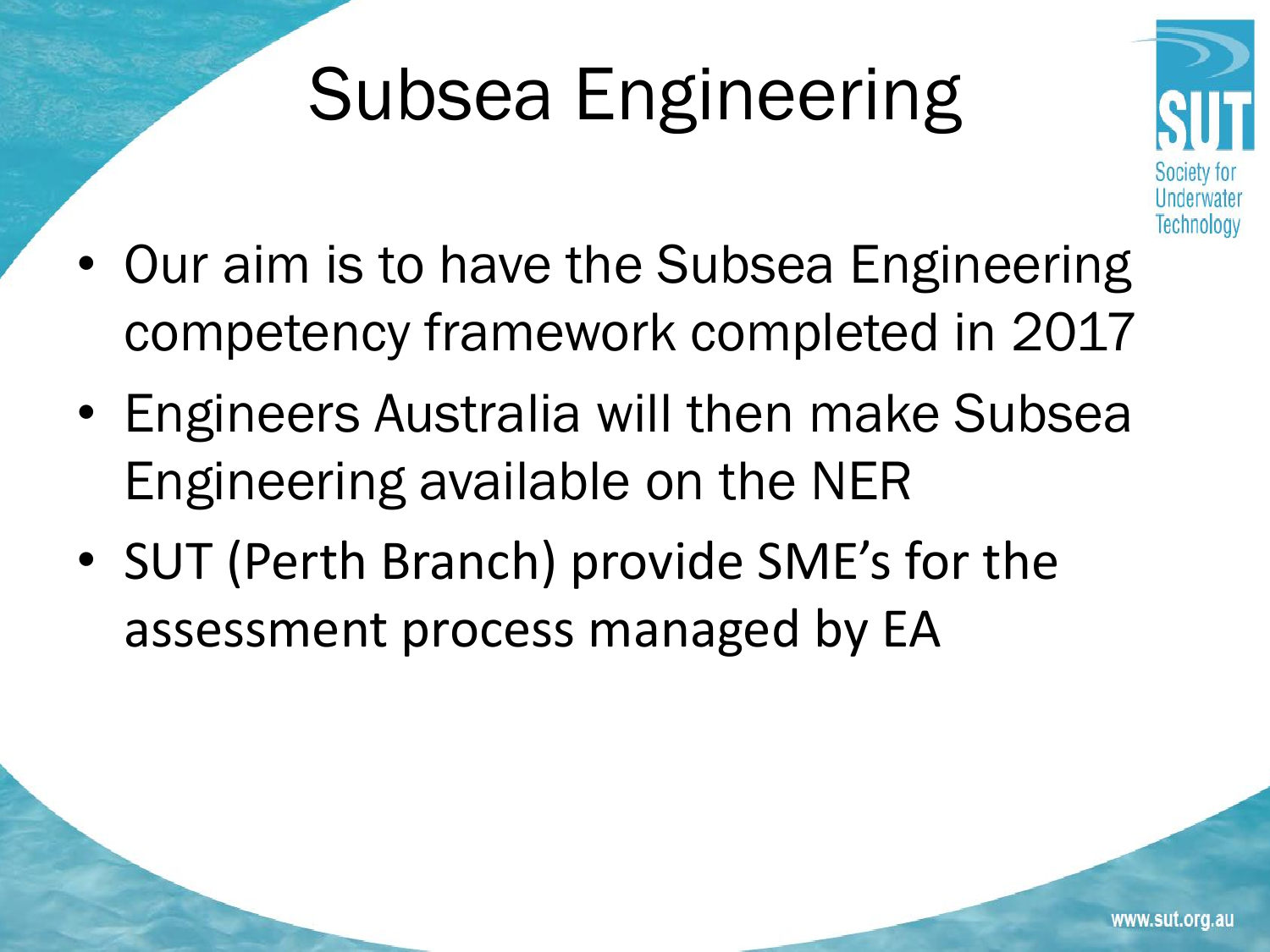

- Our aim is to have the Subsea Engineering competency framework completed in 2017
- Engineers Australia will then make Subsea Engineering available on the NER
- SUT (Perth Branch) provide SME's for the assessment process managed by EA
- Ongoing collaboration between EA and industry to ensure relevance